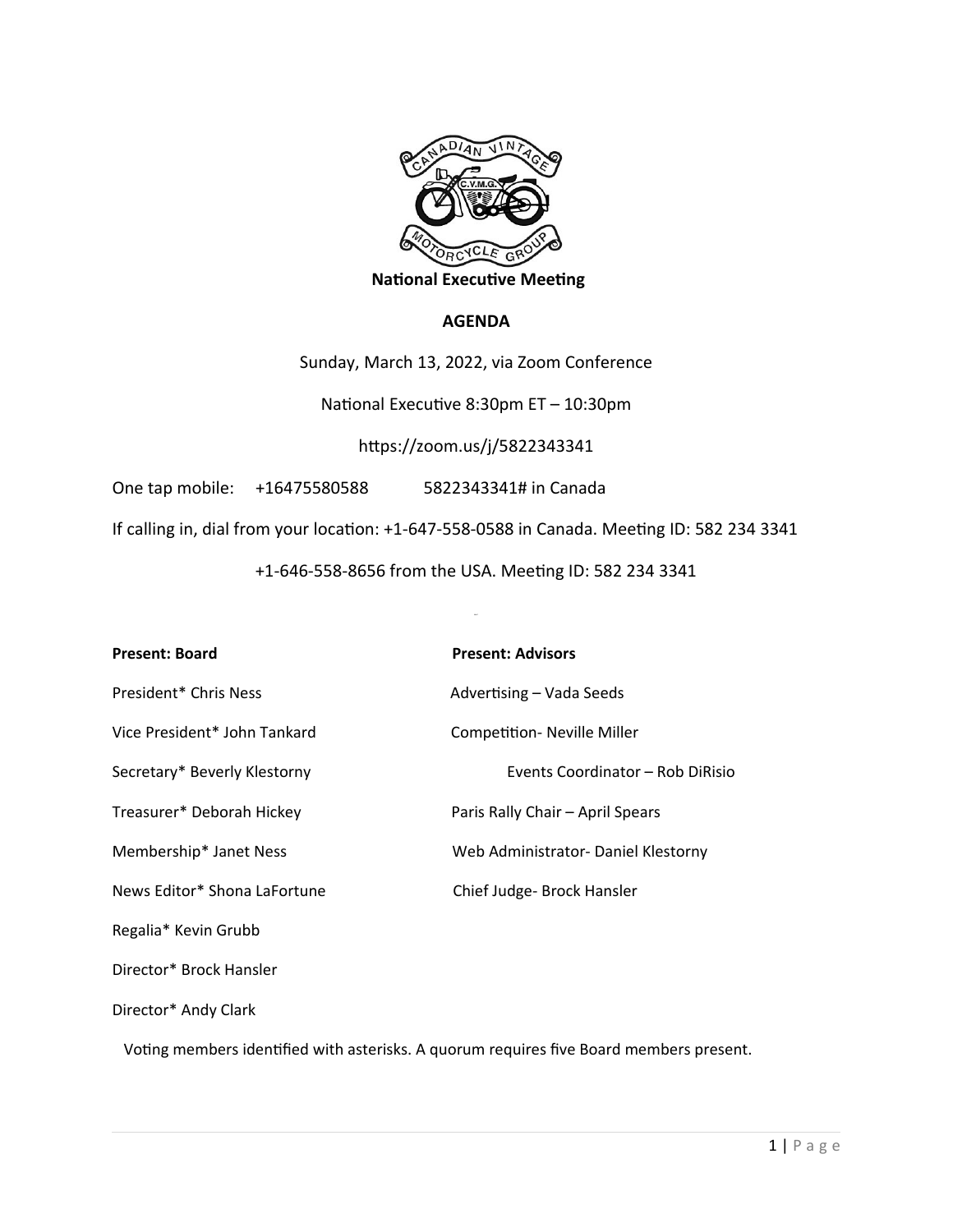|                | Item                                                                 | <b>Discussion</b>                                                                                                                                                                                                                                                                                                                          | Outcome/Follow-<br>up/Action item                                           |
|----------------|----------------------------------------------------------------------|--------------------------------------------------------------------------------------------------------------------------------------------------------------------------------------------------------------------------------------------------------------------------------------------------------------------------------------------|-----------------------------------------------------------------------------|
| $\mathbf{1}$   | Opening:<br>additions to agenda<br>(New Business #8)                 |                                                                                                                                                                                                                                                                                                                                            |                                                                             |
| $\overline{2}$ | Minutes from<br>January 16, 2022<br>Minutes from<br>February 6, 2022 | To be approved<br>To be approved                                                                                                                                                                                                                                                                                                           |                                                                             |
| 3              | Health / Welfare                                                     | Derek Browne                                                                                                                                                                                                                                                                                                                               |                                                                             |
| 4              | <b>Action Items from</b><br>January 16<br>-quick check               | 1. Question regarding advertising support -decision<br>2. Interim Corr. Sec. position - checking in<br>Privacy statement-circulated to web/news?<br>3.<br>4. NE mtg. effectiveness outcomes<br>5. CVMM -follow up<br>6. Membership postcards<br>7. Ontario m/c insurance survey                                                            | from Andy<br>Bev K.<br>Dan, Shona<br>Chris<br>Brock, Bill<br>Janet<br>Chris |
| 5              | <b>By-law Number</b><br>2022-1                                       | Motioned by Janet, seconded by John, to accept By-law<br>Number 2022-1, being a by-law amending the General By-law<br>1015-1, as previously amended, to change the method of<br>advance voting at meetings of members from proxy to<br>advance ballot.                                                                                     | Chris                                                                       |
| 6              | <b>Executive Reports</b>                                             | Director-at-Large, Andy<br>Director-at-Large, Brock<br>Correspondence Secretary, Bev<br>Membership Secretary, Janet<br>Treasurer, Deborah<br>Newsletter Editor, Shona<br>Regalia, Kevin<br>Vice-President, John<br>President, Chris<br>Advertising, Vada<br>Competition, Neville<br>Events, Rob<br>National Rally, April<br>Web Admin, Dan |                                                                             |
| 7              | <b>Committee Reports</b>                                             | Education/Bursary/Outreach -John, Brock<br>Ethics/Conduct - Andy, Chair<br>POR- Brock, Chair<br>VAMM- Betty Anne                                                                                                                                                                                                                           |                                                                             |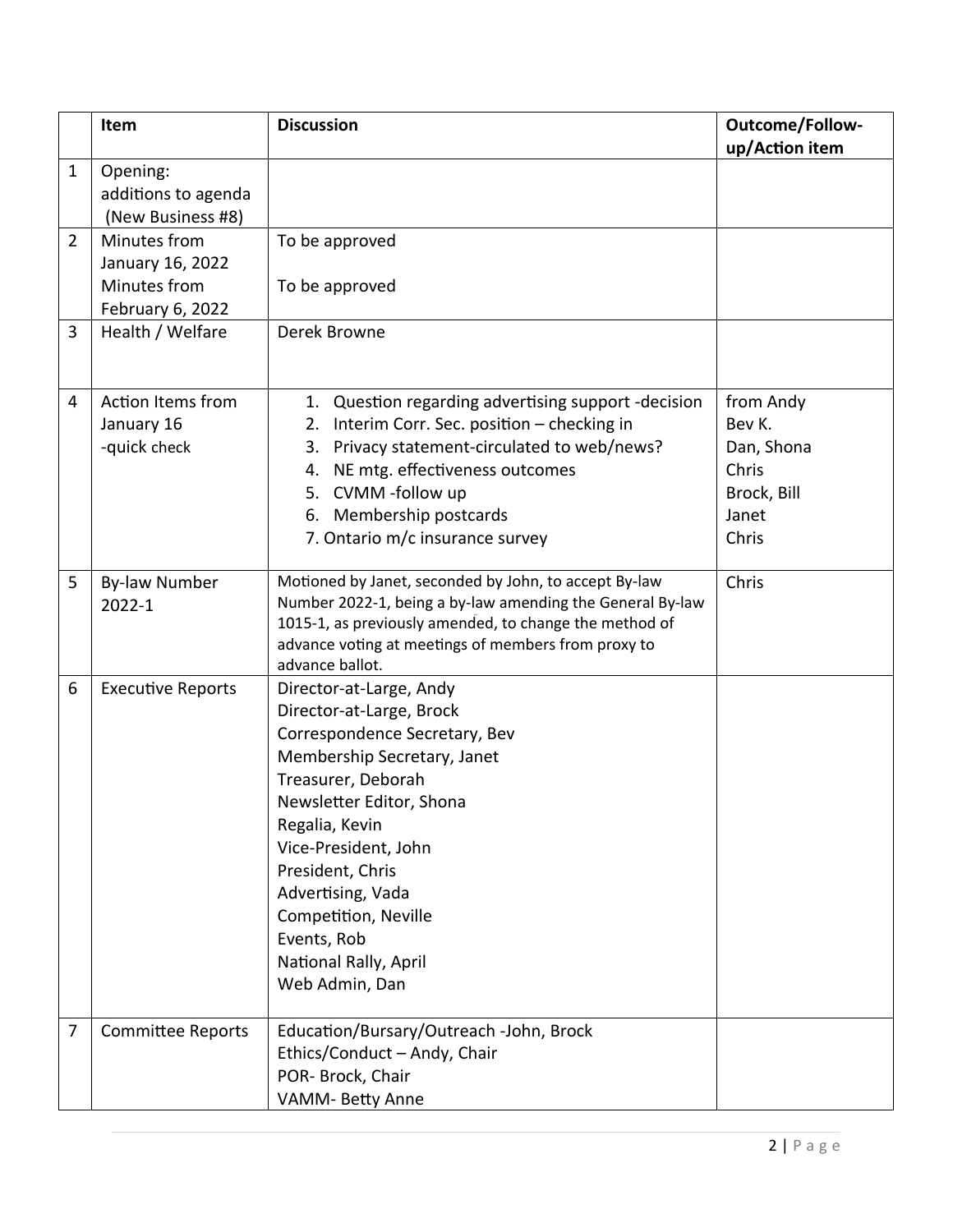| 8  | <b>New Business</b>   | Derek Browne - Betty Anne           |        |
|----|-----------------------|-------------------------------------|--------|
|    |                       | 10 questions submitted - Jim Briggs |        |
|    |                       |                                     |        |
| 9  | <b>Other Business</b> |                                     |        |
| 10 | <b>Action Items</b>   |                                     | Review |
| 11 | Next NE meeting       | May 8, 2022                         |        |
| 12 | Motion to adjourn,    |                                     |        |
|    | <b>Round Table</b>    |                                     |        |
|    | Signature Block       | Signature (Secretary):              |        |
|    |                       | Signature (President):              |        |

DRAFT 2022-03-09

# **CANADIAN VINTAGE MOTORCYCLE GROUP**

**By-law Number 2022-1, being a by-law amending the General By-law 1015-1, as previously amended, to change the method of advance voting at meetings of members from proxy to advance ballot.**

#### **Background**

The Directors have determined that the advance ballot system of voting permitted under the Canada Not-for-profit Corporations Act would be a simpler and more effective method of absentee voting than the current proxy system. This is the purpose of section 1 of this By-law.

The Directors have also decided that, as a matter of good housekeeping, the numbering system of the General By-law requires adjustment to make all numbering sequential. This is the purpose of section 2 of this By-law.

#### **Now therefore be it resolved that:**

**1. Subsection 2.05** of **SECTION 2 - MEMBERSHIP,** entitled **"Proxy Voting at Members' Meetings"** is hereby deleted, and the following inserted in its place:

## **2.05 Advance Ballot by Mail or Electronic Means at Members' Meetings**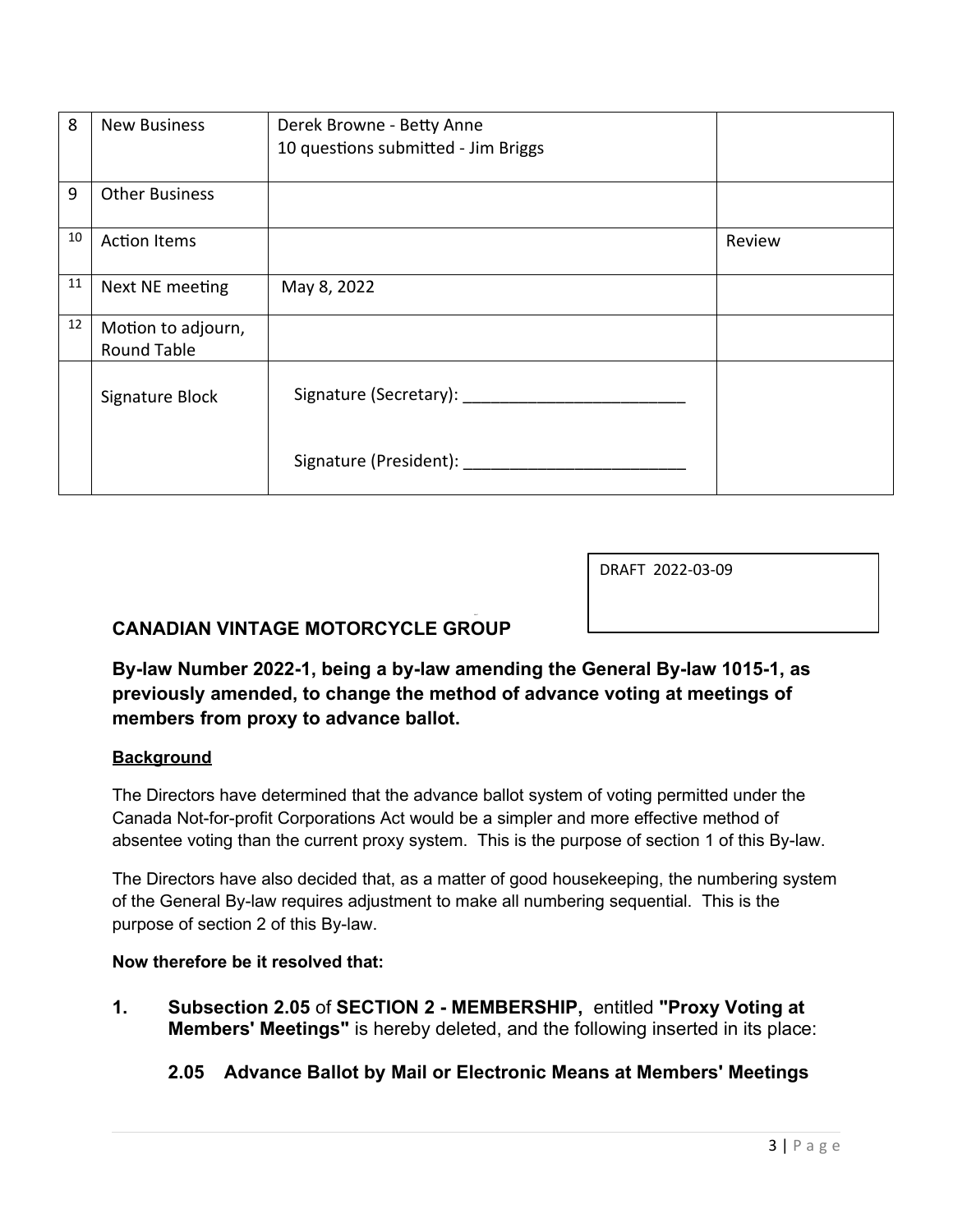Pursuant to section 171(1) (Absentee Voting) of the Act, a member entitled to vote at a meeting of members may vote by mailed-in ballot or by means of a telephonic, electronic or other communication facility if the Corporation has a system that:

- a. enables the votes to be gathered in a manner that permits their subsequent verification, and
- b. permits the tallied votes to be presented to the Corporation without it being possible for the Corporation to identify how each member voted.

Pursuant to subsection 197(1) (Fundamental Change) of the Act, a special resolution of the members is required to make any amendment to the by-laws of the Corporation to change this method of voting by members not in attendance at a meeting of members.

2. The numbering of sections in the general by-law is hereby amended to make all section numbers sequential.

| Old  | <b>New</b> | Old  | <b>New</b> | Old  | <b>New</b> |
|------|------------|------|------------|------|------------|
| 1.05 | 1.04       | 4.03 | 4.01       | 4.08 | 4.06       |
| 1.07 | 1.05       | 4.04 | 4.02       | 4.09 | 4.10       |
| 1.08 | 1.06       | 4.05 | 4.03       | 8.02 | 8.01       |
| 2.03 | 2.02       | 4.06 | 4.04       | 8.03 | 8.02       |
| 2.05 | 2.03       | 4.07 | 4.05       |      |            |

By-law 2022-1 was passed by the directors on March \*, 2022, and approved by a special resolution of the members June \*, 2022, to take effect on the date of approval.

President - Chris Ness Correspondence Secretary – Beverley Klestorny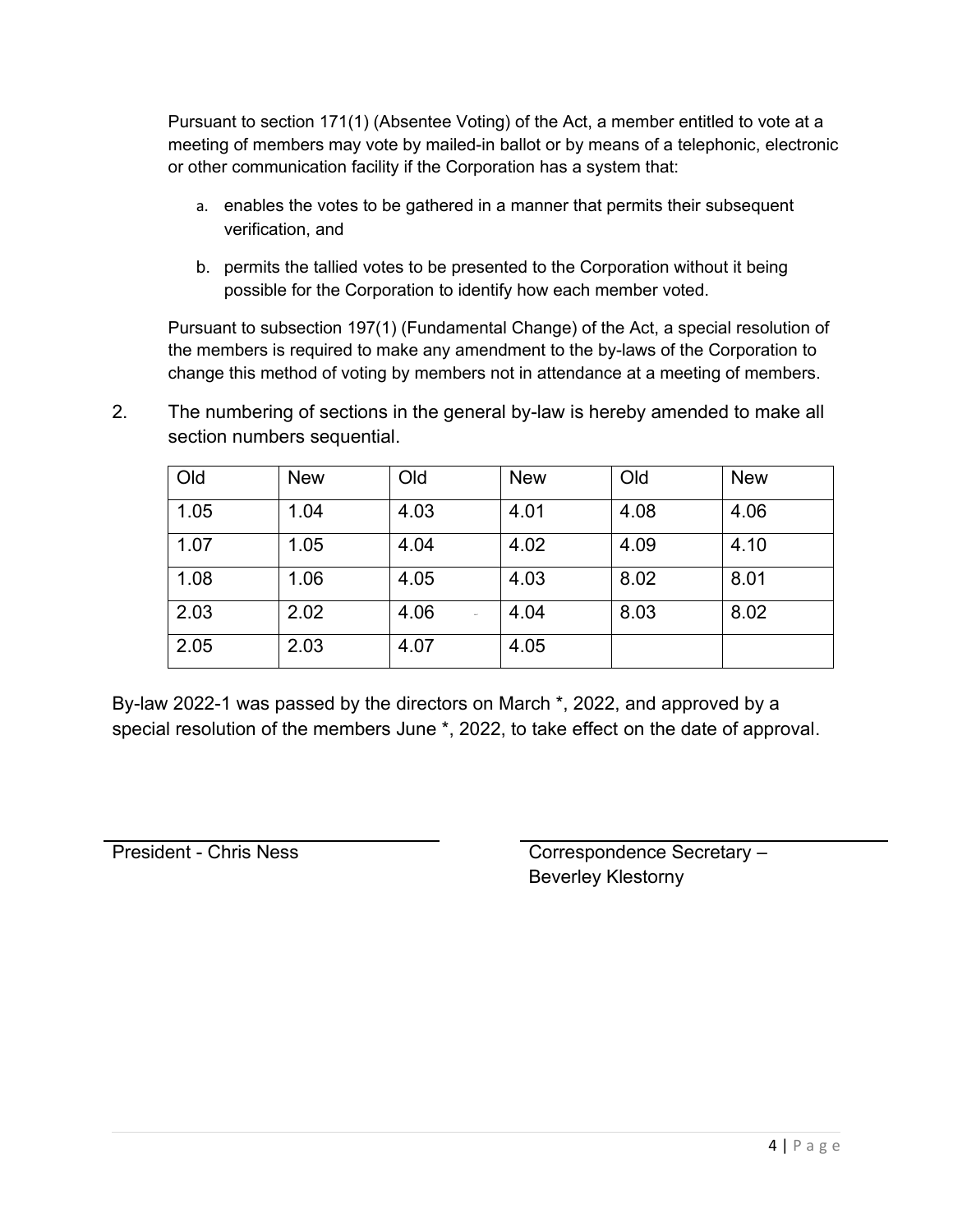Newsletter Editor Report for March 13 NE Meeting Submitted by Shona LaFortune

Fire! As many of you know, the February issue had to be reprinted due to a fire at the printing plant. The newsletters were in their Canada Post plastic tubs, but the fire was on the roof above them and accordingly, they suffered damage from smoke and some melted plastic. One of the reasons I chose this printing company is because they have several plants, and they were able to reprint the issue. However, it was delayed by a week to wait for the building safety assessment and the week and a half it took to reprint (faster than usual because they didn't have to wait for the normal Canada Post approval). I have received several emails and phone calls from people asking about their February issues, so at least I know a few people look forward to their printed copies.

Opinions Speaking of printed copies, in the March issue I printed an opinion piece from Jim Briggs regarding the costs of the printed newsletter. I have received perhaps half a dozen responses from people who read the online version. I expect there might be a few once the printed copies are received. All the responses came in within two days and since then, mothing. Does that tell us something?

discussion is now; we simply do not have sufficient information. I will have some rebuttal information myself. They may not all be in the April issue because it will be too soon to wait for responses from people who get the printed copies. This may be a matter for the NE to consider at some point, but right now there are nothing but opinions. I DO NOT think the time for

Advertising We have picked up another new advertiser, AVC (auto vapour cleaning) for four issues. I offered him 25% off for four issues. I'd rather have four at 75% than one at 100%. The artist (ATV?) was very disappointed as he had no enquiries at all. He has one more ad left and he will run it after the summer. MMMotowerks has indicated in an email that they will advertise indefinitely.

It's a bit challenging to know whether to continue to run ads after their initial period as some don't answer their emails. I also don't know if their payments are up to date. Vada says that she doesn't always get the information she needs regarding the A/R. I think we need to investigate an improved A/R system for the advertising and better communication.

Covers Since implementing the full vertical photographs on the front cover, I have had some good submissions, but in some cases I have had to doctor horizontal photos and I might have to go back to horizontal images if I don't receive more responses. I hope that once the weather improves and people move their bikes outside, there will be more choices.

Holiday Themes As you have all noticed, I decorate many issues with some toons or graphics related to any holidays that fall that month, such as Easter, Remembrance Day, Christmas (Chris liked his Santa hat), Halloween (MY FAVOURITE!) etc. I intend to feature some rainbows and flags for Pride Month in June. I cannot believe that out of 2,000 some members, we don't have any same sex couples, and even if by amazing odds we don't, I'd like to make sure that we show that as an organization we are not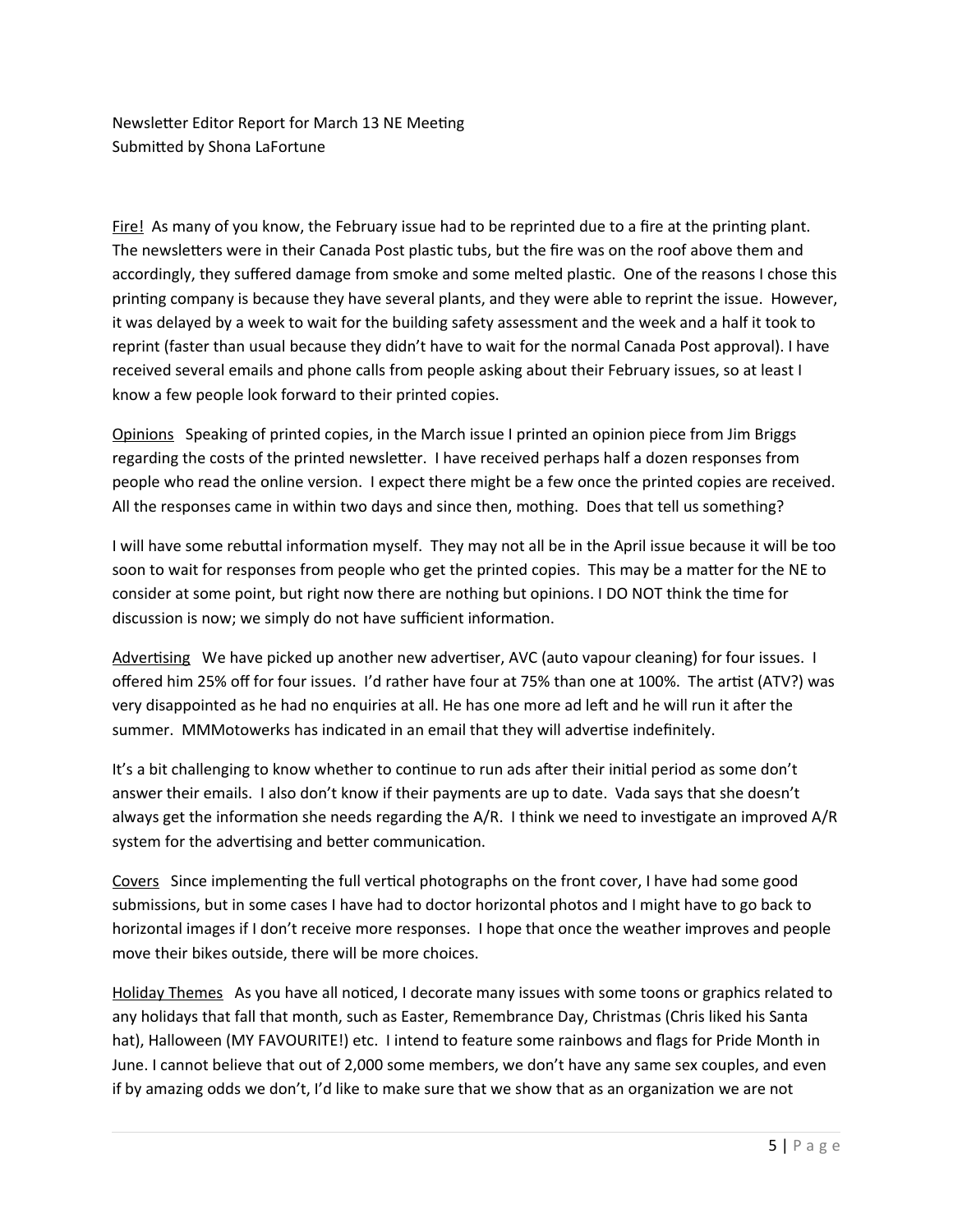closed to anyone. Just giving you a heads up so that if anyone is opposed, they can be sure not to look at the June issue.

Events It's nice to see more events being scheduled by the sections. Although the PO&R document indicates a maximum of 2 insertions, John P. and I have been allowing three. Although the opening pages of the newsletter clearly indicate a maximum of two before payment is required (like anyone ever reads those pages), at this point I am using my discretion because I think it's important that now that we have some events to advertise, we suppose the sections as much as possible in publicity. My decisions will depend, of course, on space available.

Respectfully submitted,

Shona LaFortune

# CVMG NE Conference Call – March 13, 2022 Treasurer's Report

| Bank balance as of March 12, 2022 | \$139,903.53 |
|-----------------------------------|--------------|
| <b>Accounts Receivable</b>        | \$0          |
| Account Payable                   | \$0          |

All Section Year-End Financial Reports and Bank Statements have been received except for Ausable and Keystone. All cheques for the Section Transfers have been issued.

I have reviewed all the year-end financial reports received from Gain Control Bookkeeping comparing them to my records. I emailed Shari at Gain and cc'd Chris Ness on any errors and/or adjustments needed. Will review the revised statements once all the adjustments have been made.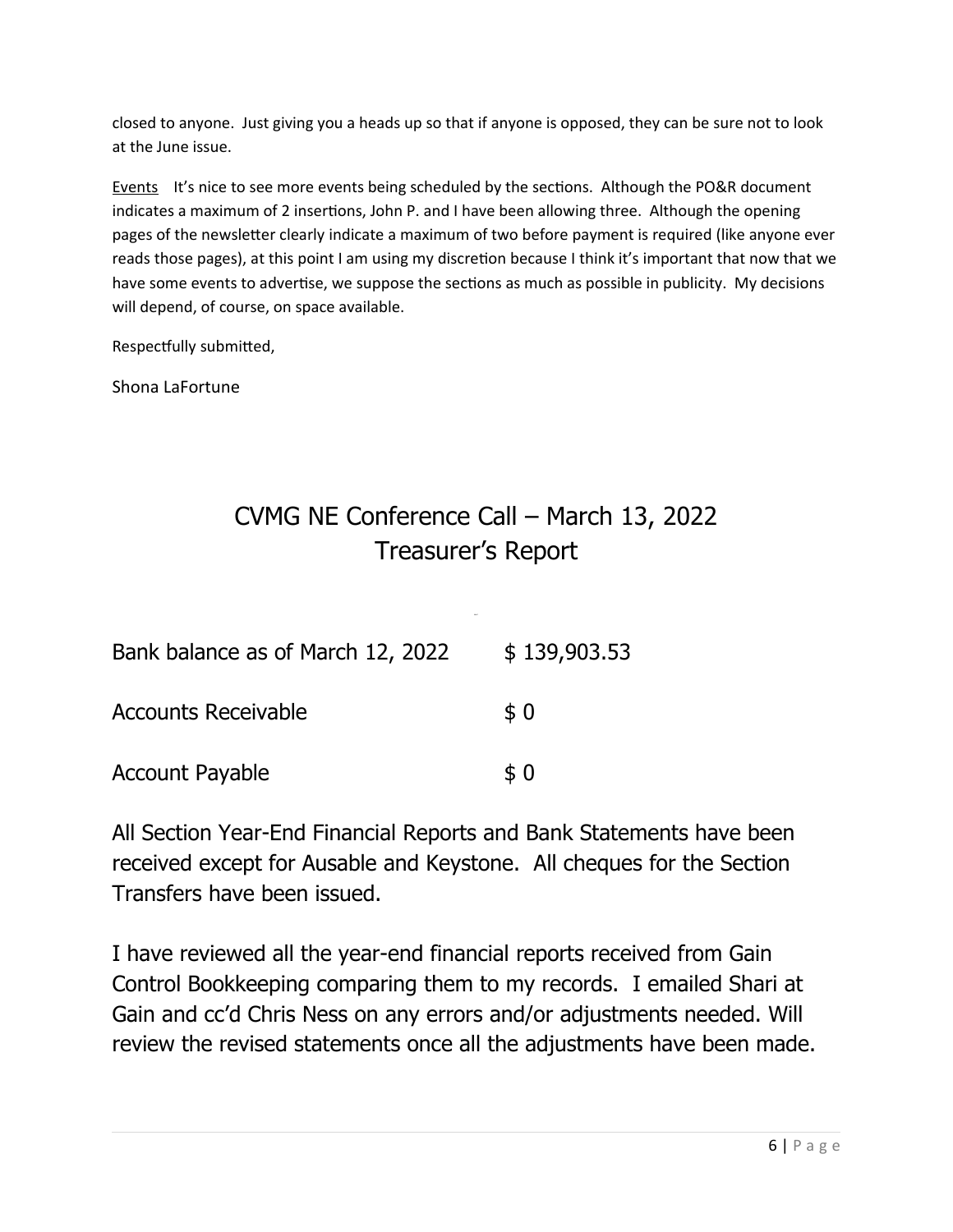Received email from Nuss Jomha requesting documents to begin the Review of Engagement (audit). Scanning a copy of all requested documentation and emailing to Nuss.

As discussed with Chris Ness, I have attached a copy of the Word document as presented at the 2021 AMM identifying and clarifying the differences between the Financial Statements as published in the Newsletter and the Final Financial Statements issued at the completion of the Audit by Nuss Jomha just prior to the AMM.

Member of the POR Committee (Policies, Organization and Rules) and attend all ZOOM meetings

Member of the VAMM Committee (Virtual Annual Members Meeting) and attend all ZOOM meetings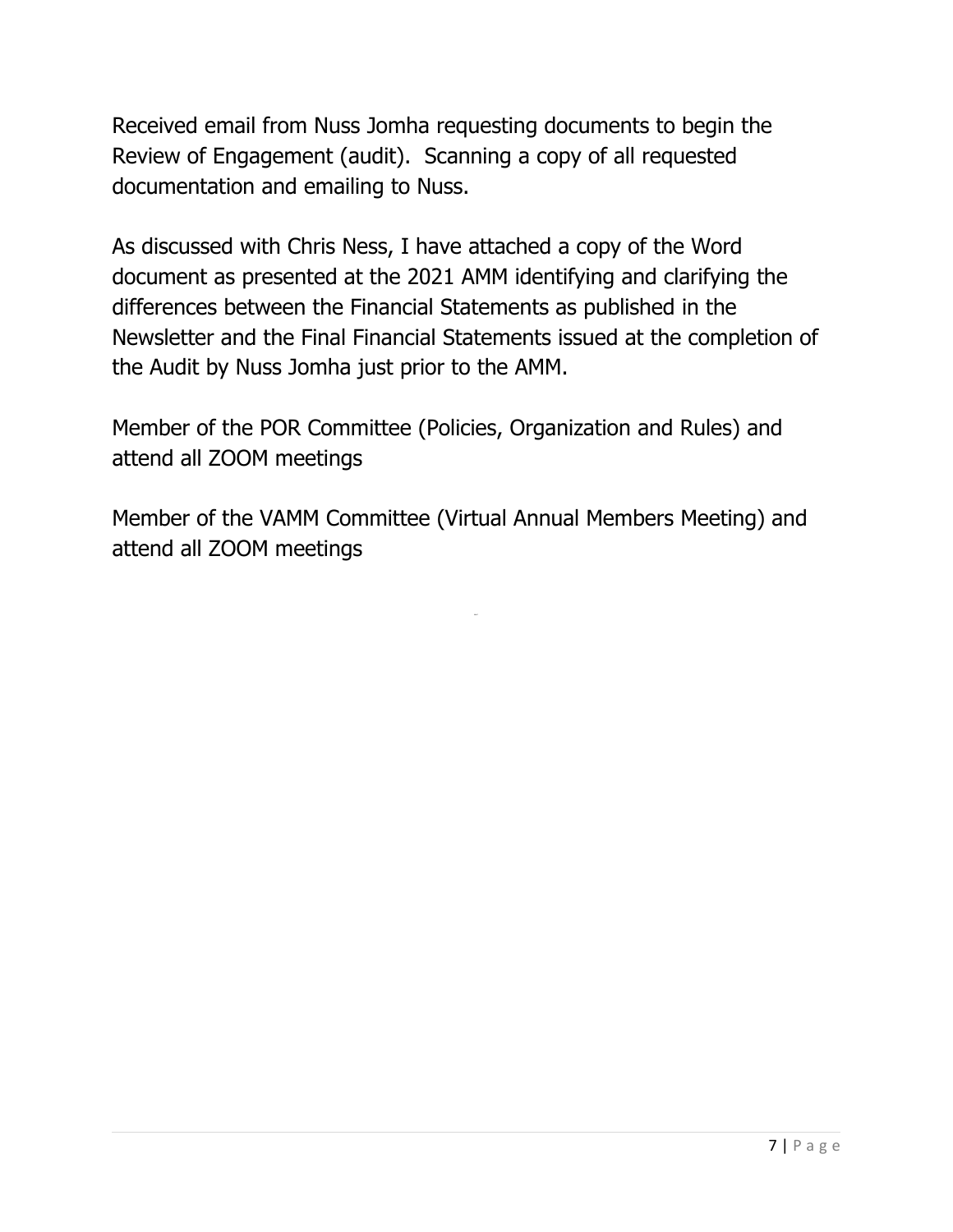## **Canadian Vintage Motorcycle Group Statement of Financial Position As at December 31, 2020 PUBLISHED VS AMENDED FINAL**

| <b>Assets</b>                                 | <b>Published</b> | <b>Amended Final</b> |
|-----------------------------------------------|------------------|----------------------|
| <b>Current Assets</b>                         |                  |                      |
| <b>Cash-National Account</b>                  | \$131,776        | \$131,776            |
| <b>Cash-Section Accounts</b>                  | \$109,456        | \$109,456            |
| Cash-Paris Rally Account                      | 31,781<br>\$     | \$31,781             |
| Cash-Oaken Account                            | \$<br>18,983     | \$18,983             |
| Short-term investments (note3)                | \$<br>44,105     | \$44,105             |
| <b>Accounts Receivable</b>                    | \$<br>4,876      | \$4,876              |
| <b>HST Receivable</b>                         | \$<br>(75)       | $\sharp$<br>(75)     |
| Prepaid Expenses                              | \$<br>3,366      | \$3,366              |
| Regalia Inventory                             | \$<br>3,710      | \$3,710              |
|                                               | \$347,978        | \$347,978            |
| Capital Assets - net of depreciation (Note 4) | \$<br>2,772      | \$2,772              |
| Long-term investments (Note 3)                | <u>\$38,595</u>  | \$38,595             |
| <b>TOTAL ASSETS</b>                           | \$389,345        | \$389,345            |
| <b>Liabilities</b>                            |                  |                      |
| <b>Current liabilities</b>                    |                  |                      |
| Accounts payable                              | \$<br>0          | \$<br>0              |
| Deferred revenue - Paris Rally                |                  | \$ 5,669             |
| <b>Total Liabilities</b>                      | \$<br>$\bf{0}$   | \$<br>5,669          |
| <b>Net Assets</b>                             |                  |                      |
| Internally restricted net assets              |                  |                      |
| Invested in capital assets                    | \$<br>0          | \$<br>0              |
| Internally restricted (Note 5)                | \$64,252         | \$64,252             |
| Unrestricted                                  | \$325,093        | \$319,424<br>Note 1  |
| <b>Total Net Assets</b>                       | \$389,345        | \$383,676            |
| <b>TOTAL LIABILITES AND NET ASSETS</b>        | \$389,345        | \$389,345            |

**Commitments (Note 6)**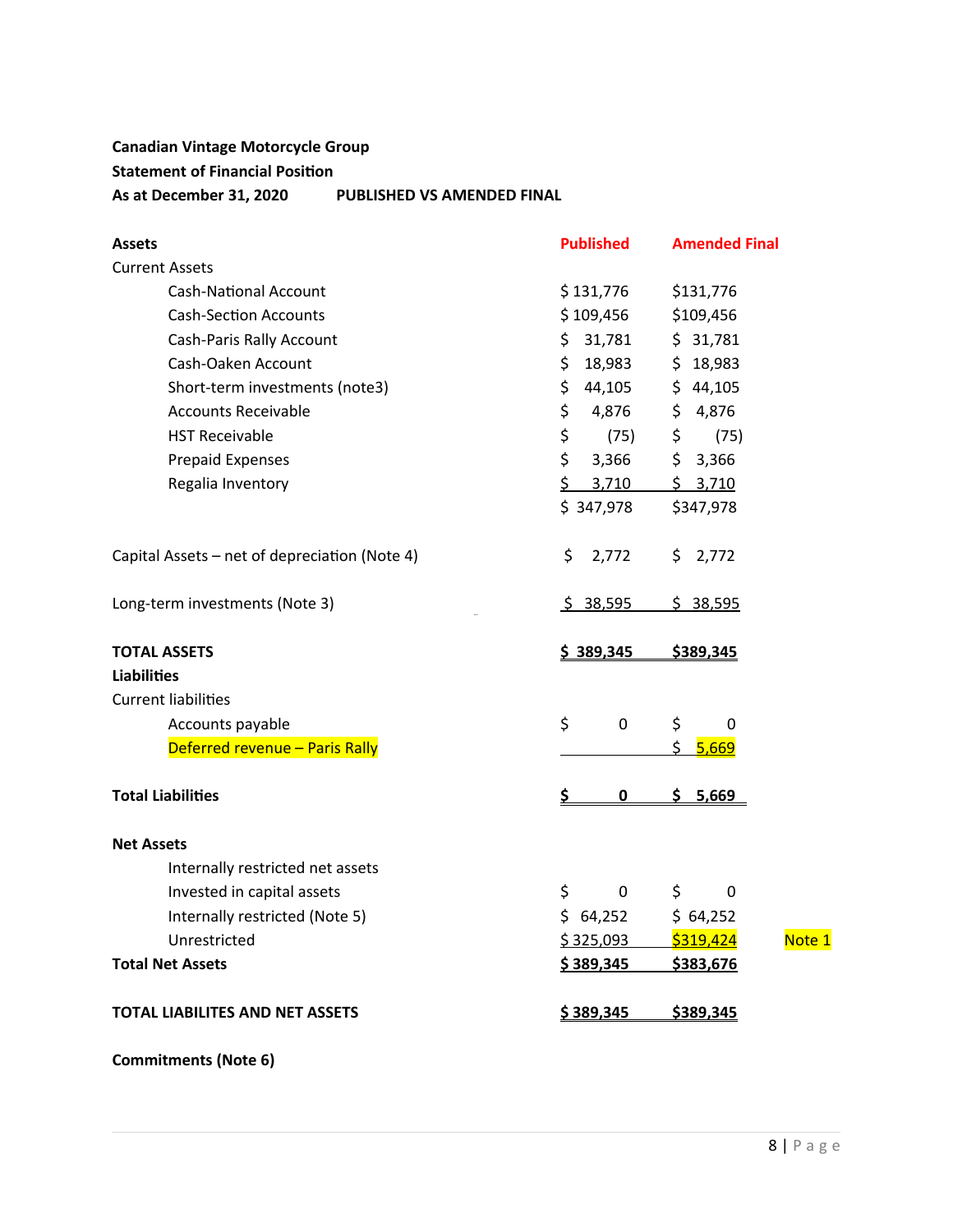## **Canadian Vintage Motorcycle Group Statement of Financial Position**

**As at December 31, 2020 PUBLISHED VS AMENDED FINAL**

|                                                        |    | Internally<br>restricted net<br>assets invested<br>in capital<br>assets |    | Internally<br><b>Restricted</b> |     | <b>Unrestricted</b> | <b>Net</b> |
|--------------------------------------------------------|----|-------------------------------------------------------------------------|----|---------------------------------|-----|---------------------|------------|
| <b>PUBLISHED</b>                                       |    |                                                                         |    |                                 |     |                     |            |
| Balance – Beginning of the Year (Note 5)               | \$ |                                                                         |    | \$64,109                        |     | \$307,033           | \$         |
| 371,142                                                |    |                                                                         |    |                                 |     |                     |            |
| Excess (deficiency) of revenue over expenses<br>17,270 | \$ | 0                                                                       | \$ | 0                               |     | \$17,270            | \$         |
| Interest income on Paris Rally Reserve                 | \$ | 0                                                                       | \$ | 143                             | \$  | (143)               | \$<br>0    |
| <b>Adjustment to Net Assets</b>                        | ς  | 0                                                                       | ς  | $\Omega$                        | \$. | 933                 |            |
| 933                                                    |    |                                                                         |    |                                 |     |                     |            |
| $\cdot$<br>Balance – End of the Year                   |    | 0                                                                       |    | \$64,252                        |     | \$325,093           |            |
| <u>\$389,345</u>                                       |    |                                                                         |    |                                 |     |                     |            |

#### **As Amended**

|                                                        | Internally<br>restricted net<br>assets invested<br>in capital<br>assets | Internally<br><b>Restricted</b> | Unrestricted | <b>Net</b> |
|--------------------------------------------------------|-------------------------------------------------------------------------|---------------------------------|--------------|------------|
| <b>AMENDED FINAL</b>                                   |                                                                         |                                 |              |            |
| Balance - Beginning of the Year (Note 5)<br>371,142    | \$                                                                      | \$64,109                        | \$307,033    | \$         |
| Excess (deficiency) of revenue over expenses<br>11,601 | \$<br>0                                                                 | \$<br>0                         | $$11,601*$   | \$         |
| Interest income on Paris Rally Reserve                 | \$<br>0                                                                 | \$<br>143                       | \$<br>(143)  | \$<br>0    |
| <b>Adjustment to Net Assets</b><br>933                 | 0                                                                       | 0                               | 933          |            |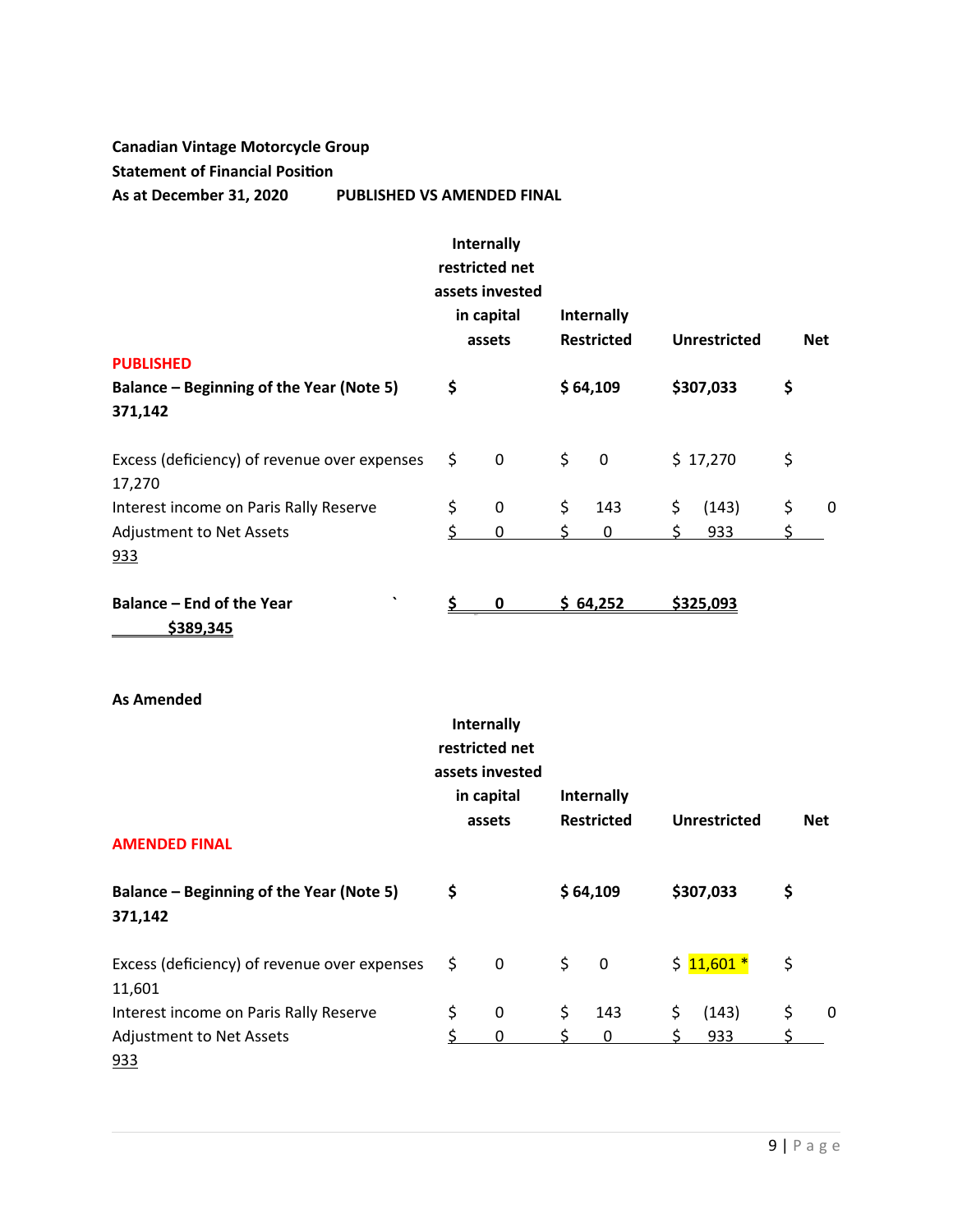**\$383,676**

## **Balance – End of the Year ` \$ 0 \$ 64,252 \$319,424**

#### **\*see Note 1**

## **Canadian Vintage Motorcycle Group**

#### **Statement of Financial Position**

#### **As at December 31, 2020 PUBLISHED VS AMENDED FINAL**

|                      |                                      | <b>Published</b> |     | <b>Amended Final</b> |                   |
|----------------------|--------------------------------------|------------------|-----|----------------------|-------------------|
| Revenue              |                                      |                  |     |                      |                   |
|                      | Membership fees                      | \$81,517         |     | \$85,949             | Note 2            |
|                      |                                      | \$<br>137        | \$  | 137                  |                   |
|                      | Regalia sales                        |                  |     |                      |                   |
|                      | Advertising revenue                  | \$6,372          |     | \$6,372              |                   |
|                      | National revenue from Paris Rally    | \$8,343          | \$  | $\overline{0}$       | Note 3            |
|                      | Paris Rally Registration             | \$<br>4,208      | \$. | $\overline{0}$       | Note <sub>4</sub> |
|                      | Paris Rally Regalia Sales            | \$<br>0          | \$  | 0                    |                   |
|                      | Paris Rally Donations from Venders   | \$<br>775        | \$  | 775                  |                   |
|                      | Increase (Decrease) Section Balances | \$<br>(6, 198)   |     | \$ (6, 198)          |                   |
|                      | Interest Income                      | \$ 1,915         |     | \$1,915              |                   |
| <b>Total revenue</b> |                                      | \$97,069         |     | \$88,950             |                   |
|                      |                                      |                  |     |                      |                   |
|                      | <b>Operating expenses</b>            |                  |     |                      |                   |
|                      | Cost of Regalia Goods Sold           | \$<br>0          | \$  | 0                    |                   |
|                      | Printing and mailing                 | \$34,028         |     | \$34,028             |                   |
|                      | <b>AMM</b> expenses                  | \$<br>1,283      |     | \$1,333              | Note 5            |
|                      | Section transfers                    | \$13,010         |     | \$10,510             | Note 6            |
|                      | Section start-up                     | \$<br>75         | \$  | 75                   |                   |
|                      | Insurance expense                    | \$12,348         |     | \$12,348             |                   |
|                      | Internet and conference calls        | \$<br>4,685      | \$  | 4,684                |                   |
|                      | <b>Bank fees</b>                     | \$<br>75         | \$  | 75                   |                   |
|                      | Affinipay fees                       | \$<br>638        | \$  | 638                  |                   |
|                      | <b>Bad Debts</b>                     | \$<br>1,384      |     | \$1,384              |                   |
|                      | Legal and accounting fees            | \$<br>7,421      |     | \$7,421              |                   |
|                      | <b>Office Supplies</b>               | \$<br>833        | \$  | 833                  |                   |
|                      | Website redesign                     | \$<br>1,950      | \$  | 1,950                |                   |
|                      | Paris Rally Expenses:                |                  |     |                      |                   |
|                      | Paris Rally grounds and amenities    | \$<br>0          | \$  | 0                    |                   |
|                      | Paris Rally advertising              | \$<br>28         | \$  | 28                   |                   |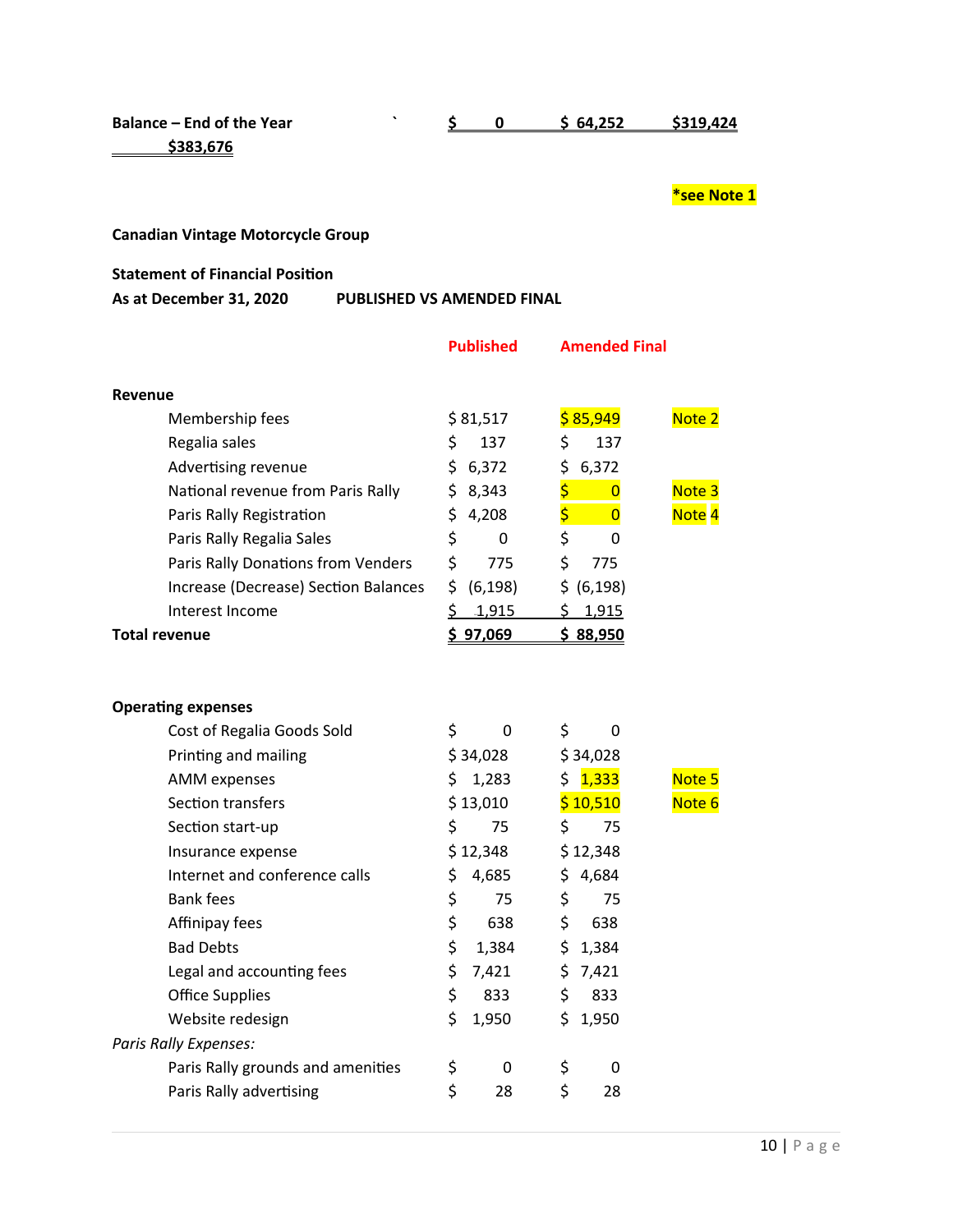| <b>Excess of revenue over expenses</b> |    | 17.270   | 11.601    |
|----------------------------------------|----|----------|-----------|
| <b>Total Expenses</b>                  |    | \$79,799 | 77,349    |
| Depreciation of capital assets         |    | 693      | 693       |
| Paris Rally bank fees                  | \$ | 0        | \$<br>O   |
| Paris Rally donations                  | Ş  | 0        | 0         |
| Paris Rally mileage expenses           | Ş  | 0        | \$<br>0   |
| Paris Rally tees & regalia             |    | 0        | 0         |
| Paris Rally promotion and awards       | \$ | 866      | \$<br>866 |
| Paris Rally catering                   | \$ | 482      | \$<br>482 |
|                                        |    |          |           |

# **Canadian Vintage Motorcycle Group**

## **Statement of Financial Position**

# **As at December 31, 2020 PUBLISHED VS AMENDED FINAL**

|                                      | <b>Published</b> | <b>Amended Final</b>            |
|--------------------------------------|------------------|---------------------------------|
| <b>Revenue</b>                       |                  |                                 |
| Membership fees                      | \$81,517         | \$85,949<br>Note 2              |
| Regalia sales                        | \$<br>137        | \$<br>137                       |
| Advertising revenue                  | \$6,372          | \$6,372                         |
| National revenue from Paris Rally    | \$8,343          | \$.<br>$\overline{0}$<br>Note 3 |
| Increase (Decrease) Section Balances | \$ (6, 198)      | \$ (6, 198)                     |
| Interest Income                      | \$1,772          | \$1,772                         |
| <b>Total revenue</b>                 | \$91,943         | \$88,032                        |
|                                      |                  |                                 |
| <b>Operating expenses</b>            |                  |                                 |
| Cost of Regalia Goods Sold           | \$<br>0          | \$<br>0                         |
| Printing and mailing                 | \$34,028         | \$34,028                        |
| <b>AMM</b> expenses                  | \$1,283          | \$1,333<br>Note 5               |
| Section transfers                    | \$13,010         | \$10,510<br>Note 6              |
| Section start-up                     | \$<br>75         | \$<br>75                        |
| Insurance expense                    | \$12,348         | \$12,348                        |
| Internet and conference calls        | \$<br>4,685      | \$4,684                         |
| <b>Bank fees</b>                     | \$<br>75         | \$<br>75                        |
| Affinipay fees                       | \$<br>638        | \$<br>638                       |
| <b>Bad Debts</b>                     | \$<br>1,384      | \$1,384                         |
| Legal and accounting fees            | \$<br>7,421      | \$7,421                         |
| <b>Office Supplies</b>               | \$<br>833        | \$<br>833                       |
| Website redesign                     | \$<br>1,950      | \$1,950                         |
|                                      |                  |                                 |
| <b>Total Expenses</b>                | 77,730<br>\$     | \$75,279                        |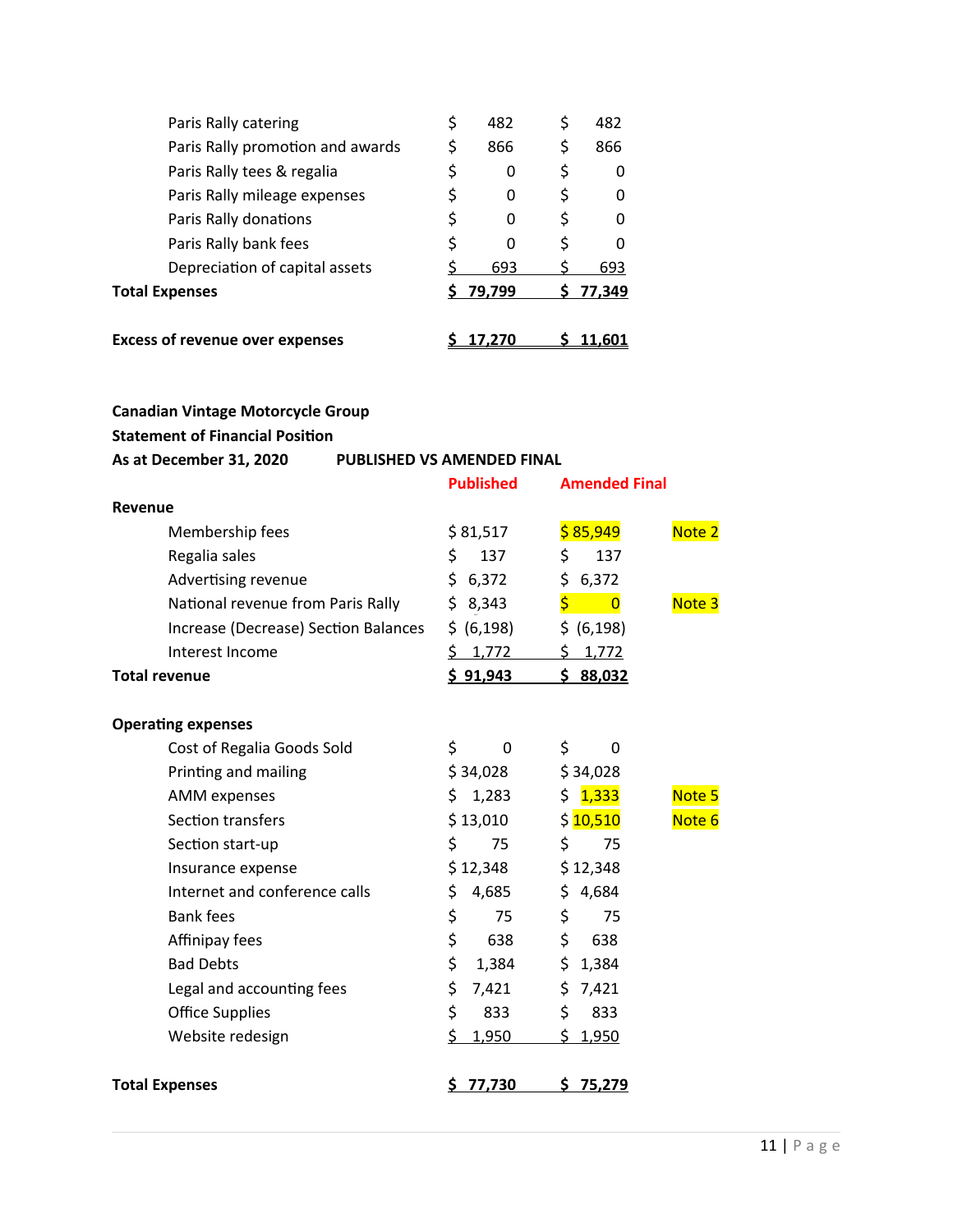**Canadian Vintage Motorcycle Group**

**Statement of Financial Position**

**As at December 31, 2020 PUBLISHED VS AMENDED FINAL**

|                                        |           | <b>Published</b> | <b>Amended Final</b> |                         |        |  |
|----------------------------------------|-----------|------------------|----------------------|-------------------------|--------|--|
| Revenue                                |           |                  |                      |                         |        |  |
| Paris Rally Registration               | \$        | 4,208            | \$                   | $\overline{\mathbf{0}}$ | Note 4 |  |
| Paris Rally Regalia Sales              | \$        | 0                | \$                   | 0                       |        |  |
| Paris Rally Donations from Vendors     | \$        | 775              | \$                   | 775                     |        |  |
| Interest Income                        | \$        | 143              | \$                   | <u>143</u>              |        |  |
| Total revenue                          | \$        | 5,126            | \$.                  | <u>918</u>              |        |  |
|                                        |           |                  |                      |                         |        |  |
| <b>Operating expenses</b>              |           |                  |                      |                         |        |  |
| Paris Rally grounds and amenities      | \$        | 0                | \$                   | 0                       |        |  |
| Paris Rally advertising                | \$        | 28               | \$                   | 28                      |        |  |
| Paris Rally catering                   | \$        | 482              | \$                   | 482                     |        |  |
| Paris Rally promotion and awards       | \$        | 866              | \$                   | 866                     |        |  |
| Paris Rally tees & regalia             | \$        | 0                | \$                   | 0                       |        |  |
| Paris Rally mileage expenses           | \$        | 0                | \$                   | 0                       |        |  |
| Paris Rally donations                  | \$        | 0                | \$                   | 0                       |        |  |
| Paris Rally bank fees                  | \$        | 0                | \$                   | 0                       |        |  |
| Depreciation of capital assets         | \$        | 693              | \$                   | 693                     |        |  |
| <b>Total Expenses</b>                  | \$        | 2,069            | Ś.                   | 2,070                   |        |  |
| <b>Excess of revenue over expenses</b> | <u>\$</u> | 3,057            |                      | \$ (1,152)              |        |  |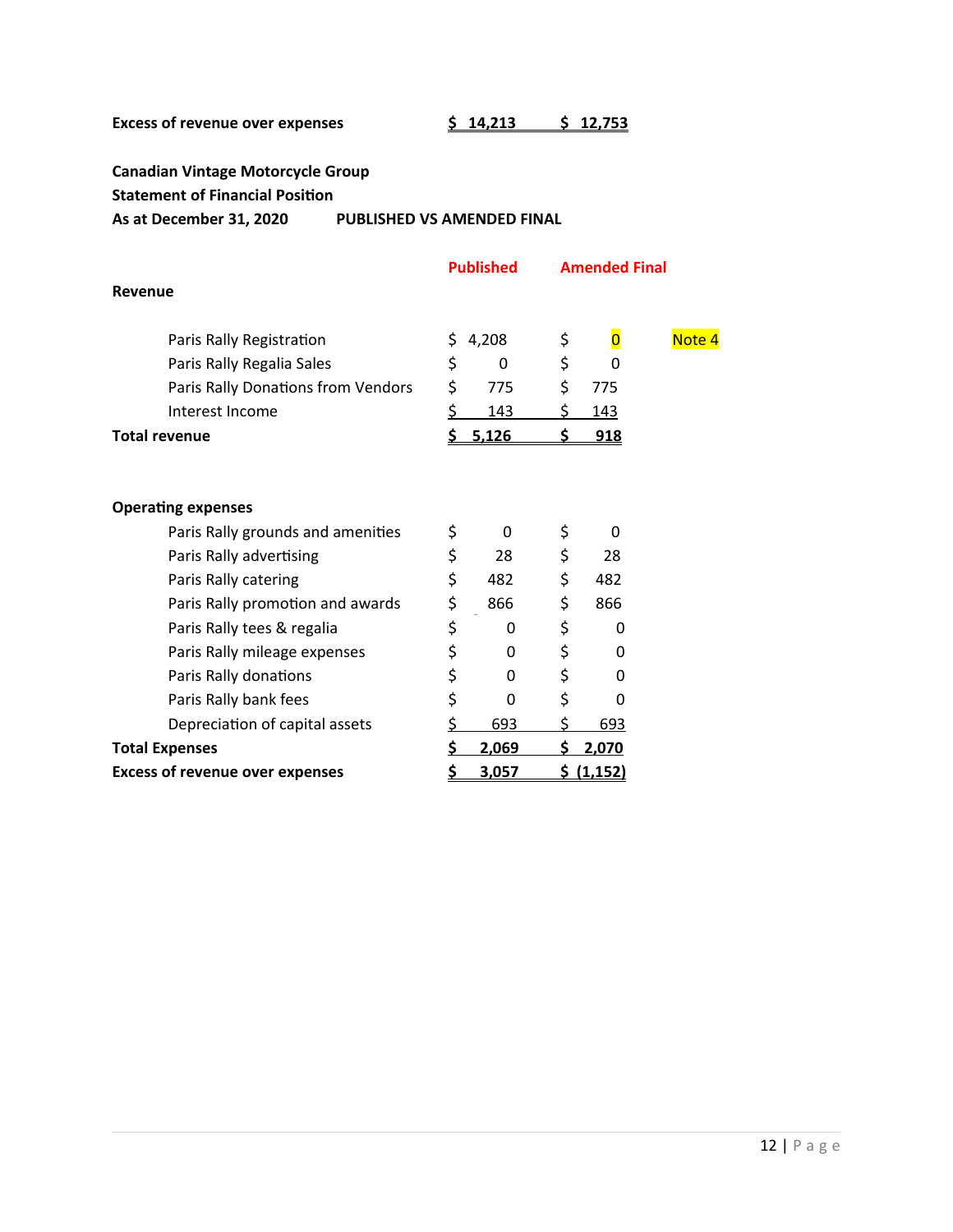## **Canadian Vintage Motorcycle Group Statement of Financial Position As at December 31, 2020 PUBLISHED VS AMENDED FINAL**

|                                                      | <b>Published</b>   | <b>Amended Final</b> |
|------------------------------------------------------|--------------------|----------------------|
| Cash provided by (used for) the following activities |                    |                      |
| <b>Operating</b>                                     |                    |                      |
| Excess of revenues over expenditures                 | \$17,270           | \$11,601             |
| Add (deduct) items not involving cash:               |                    |                      |
| <b>Depreciation of Capital Assets</b>                | \$<br>693          | \$<br>693            |
| <b>Adjustments to Net Assets</b>                     | $\zeta$<br>933     | \$<br>933            |
| Changes in non-cash working capital:                 |                    |                      |
| Decrease (increase) in account receivable            | \$4,911            | \$<br>4,911          |
| Increase in HST receivable                           | \$<br>469          | \$<br>469            |
| Decrease in inventory                                | \$<br>$\mathbf{0}$ | \$<br>$\mathbf{0}$   |
| Increase in prepaid expenses                         | \$ (966)           | \$ (966)             |
| Decrease in accounts payable                         | \$4,755            | \$ (4,755)           |
|                                                      | \$18,555           | \$18,555             |
| Investing                                            |                    |                      |
| Net purchases of investments                         | \$1,591            | \$1,591              |
| <b>Purchase of Capital Assets</b>                    | $\frac{1}{2}$ 0    | $\frac{1}{2}$ 0      |
|                                                      | \$1,591            | \$1,591              |
| Increase (Decrease) in Cash                          | \$16,964           | \$16,964             |
| Cash - beginning of year                             | \$275,032          | \$275,032            |
| $Cash - end of year$                                 | \$291,996          | \$291,996            |

**Cash of \$23,141 is restricted as an operating reserve (\$12,623 for ensuring two months publication of the newsletter, \$10,518 for potential emergency operating expenses related to website, accounting, and tax liabilities). Cash of \$15,778 is restricted as an insurance reserve to cover next year's premium or the deductible on any potential claim. Cash of \$25,333 is restricted as a Paris Rally reserve. These funds are reserved as required by CVMG's Constitution and By-Laws.**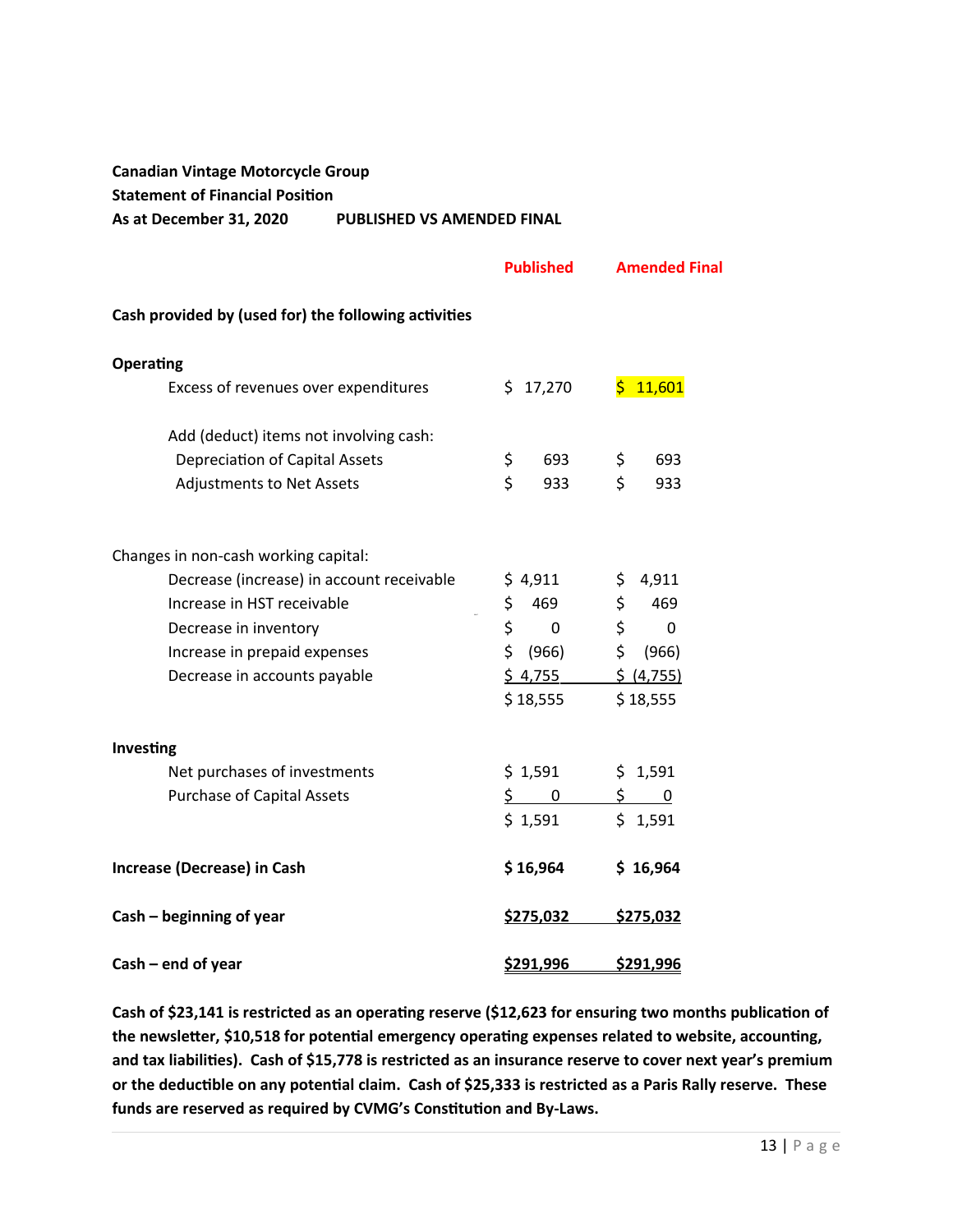\*\*\*THERE WERE NO CHANGES TO THE LAST THREE PAGES OF THE REPORT SO THEY WERE NOT REPRODUCED

**Canadian Vintage Motorcycle Group Statement of Financial Position As at December 31, 2020 PUBLISHED VS AMENDED FINAL**

- **Note 1 The difference of \$ 5,669 is attributed to the adjustment of Rally Registration Fees deferred to a pre-paid liability account and not claimed as revenue earned.**
- the membership fee revenue. As part of a membership deposit, a member had **Note 2 The difference of \$4,432 is due to a cheque in the amount \$6,757.61, which was for Rally Registration Fees collected through Affinipay on behalf of the Paris Rally. This cheque was issued and intended only as a transfer from the National bank account to the Paris Rally bank account not as an adjustment to included \$125.00 for Rally Registration, meal, etc. A cheque in the amount of \$125.00 was then issued to the Paris Rally Treasurer, again as a direct transfer of funds from the National bank account to the Paris Rally bank account not as an adjustment to the membership revenue. An adjustment from the membership revenue in the amount \$2,450.00 was also made, this amount was received from the Essex-Kent Section for funds not used of the \$2,500.00 advance for the planning of the AMM.**
- **Note 3 CVMG National received two cheques in the amounts \$2,926.57 and \$5416.73 which were for excess funds collected for two previous year's Paris Rally. This was to be entered as a direct transfer from the Paris Rally bank account to the National bank account. An adjustment was made to correct the error. These funds would have been claimed as revenue the year in which it was earned.**

**Note 4 The amount \$4,208 was originally recorded as Paris Rally Registration revenue. Due to COVID, the Paris Rally was postponed so the funds were transferred to**